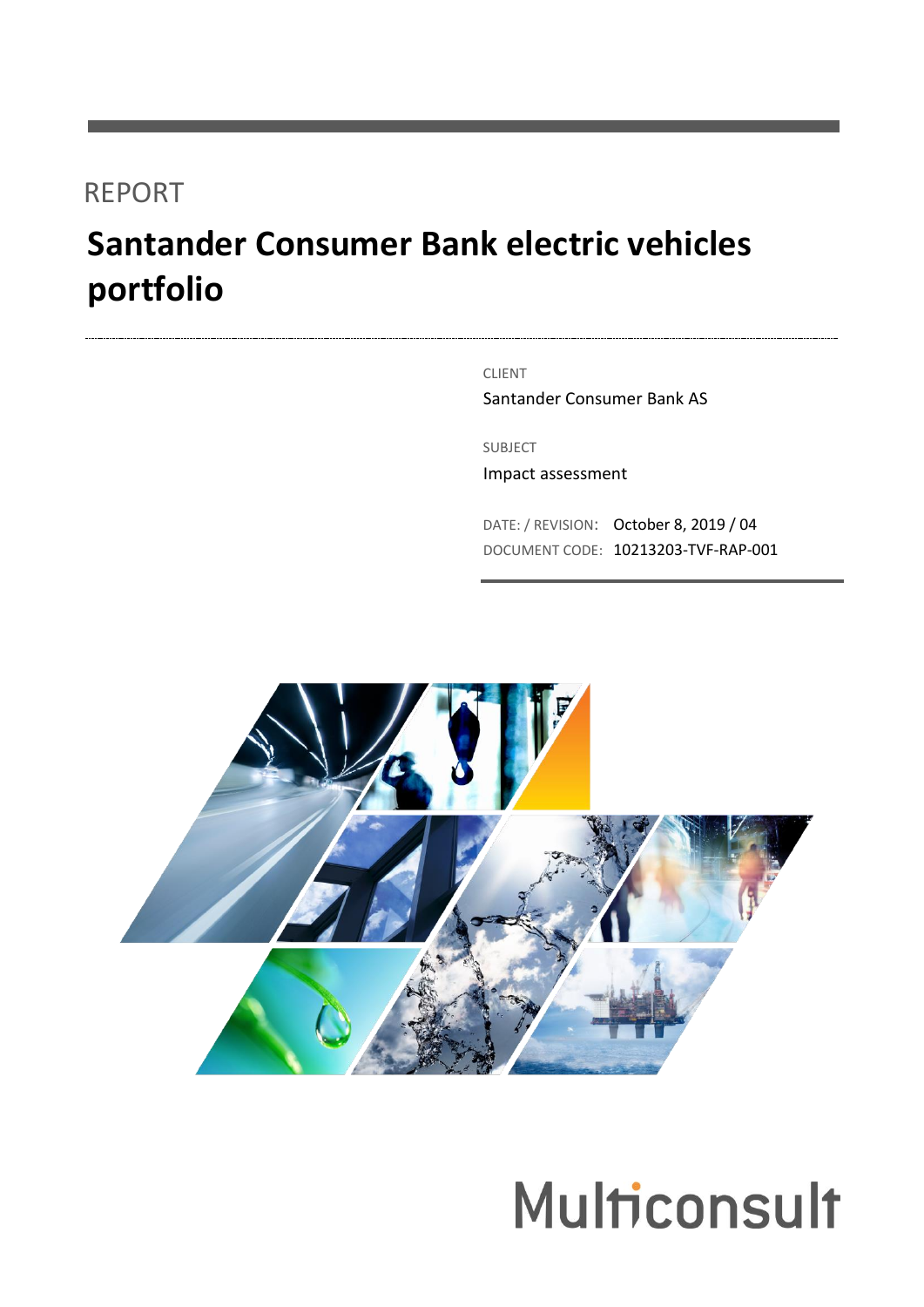This report has been prepared by Multiconsult on behalf of Multiconsult or its client. The client's rights to the report are regulated in the relevant assignment agreement. If the client provides access to the report to third parties in accordance with the assignment agreement, the third parties do not have other or more extensive rights than the rights derived from the client's rights. Any use of the report (or any part thereof) for other purposes, in other ways or by other persons or entities than those agreed or approved in writing by Multiconsult is prohibited, and Multiconsult accepts no liability for any such use. Parts of the report are protected by intellectual property rights and/or proprietary rights. Copying, distributing, amending, processing or other use of the report is not permitted without the prior written consent from Multiconsult or other holder of such rights.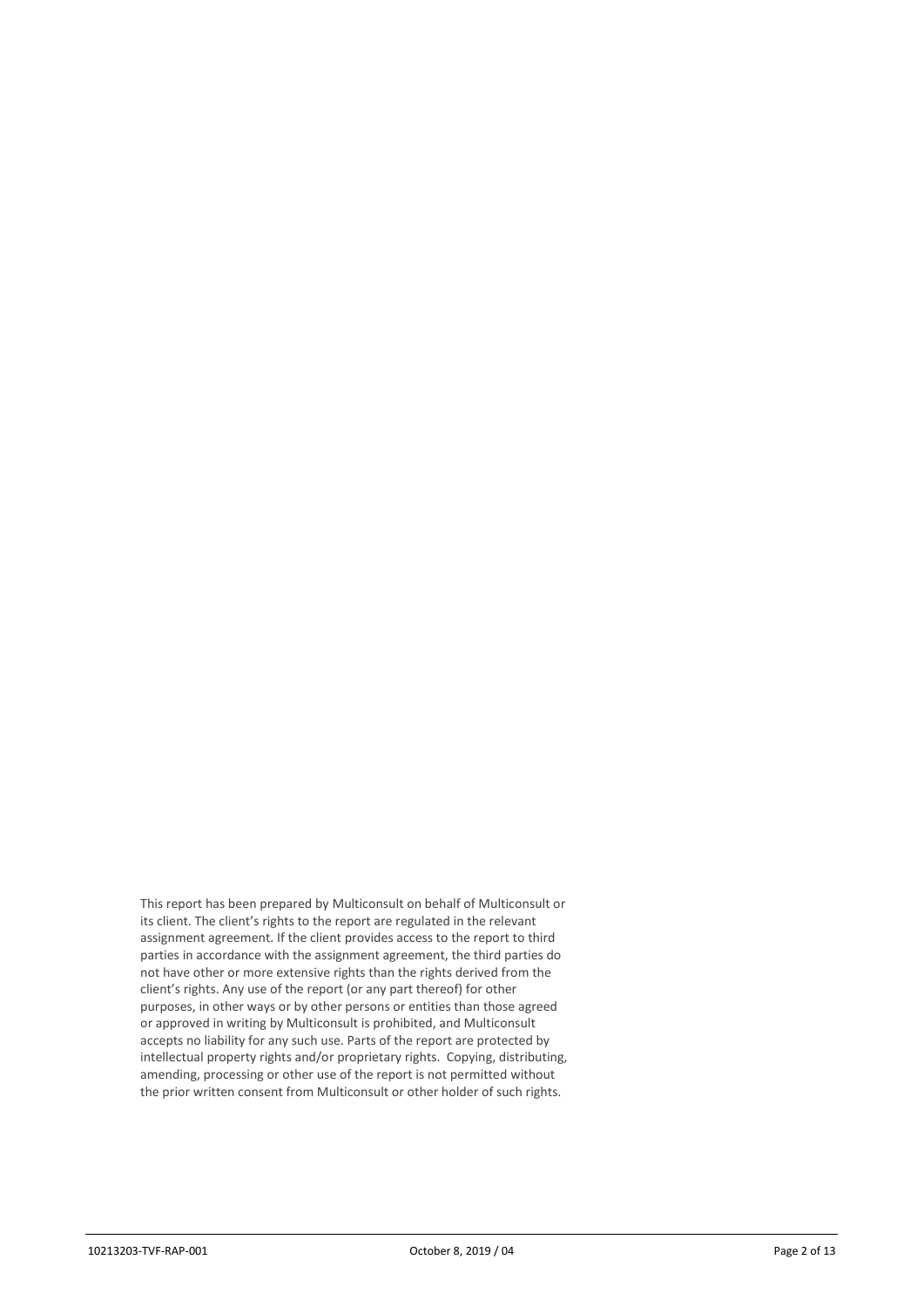# **Multiconsult**

#### **REPORT**

| <b>PROJECT</b> | Santander Consumer Bank Electric Vehicles<br><b>Portfolio</b> | DOCUMENT CODE           | 10213203-TVF-RAP-001                                  |
|----------------|---------------------------------------------------------------|-------------------------|-------------------------------------------------------|
| <b>SUBJECT</b> | Impact assessment                                             | <b>ACCESSIBILITY</b>    | Open                                                  |
| <b>CLIENT</b>  | <b>Santander Consumer Bank AS</b>                             | PROJECT MANAGER         | Stig Jarstein                                         |
| CONTACT        | Anders Skåning Fuglsang                                       | PREPARED BY             | Heikki Eidsvoll Holmås, Stig<br>Jarstein              |
|                |                                                               | <b>RESPONSIBLE UNIT</b> | 10105080 Renewable Energy<br><b>Advisory Services</b> |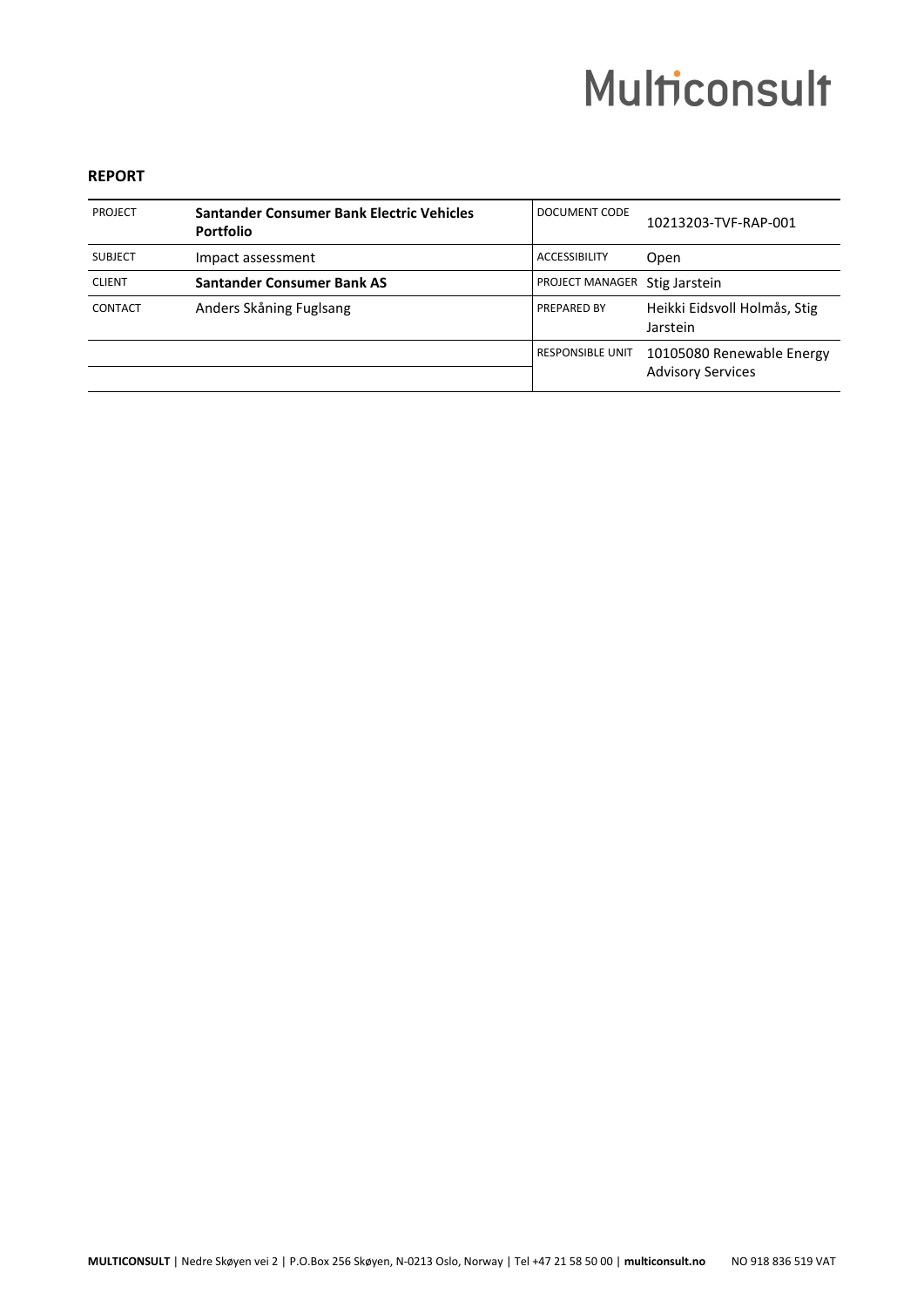### **TABLE OF CONTENTS**

### Contents

| $\mathbf{1}$   |                                |  |
|----------------|--------------------------------|--|
| $\overline{2}$ |                                |  |
|                | 2.1<br>2.2                     |  |
| 3              |                                |  |
|                | 3.1<br>3.2<br>3.3 <sub>2</sub> |  |
| 4              | 4.1<br>4.2<br>4.3              |  |
| 5.             |                                |  |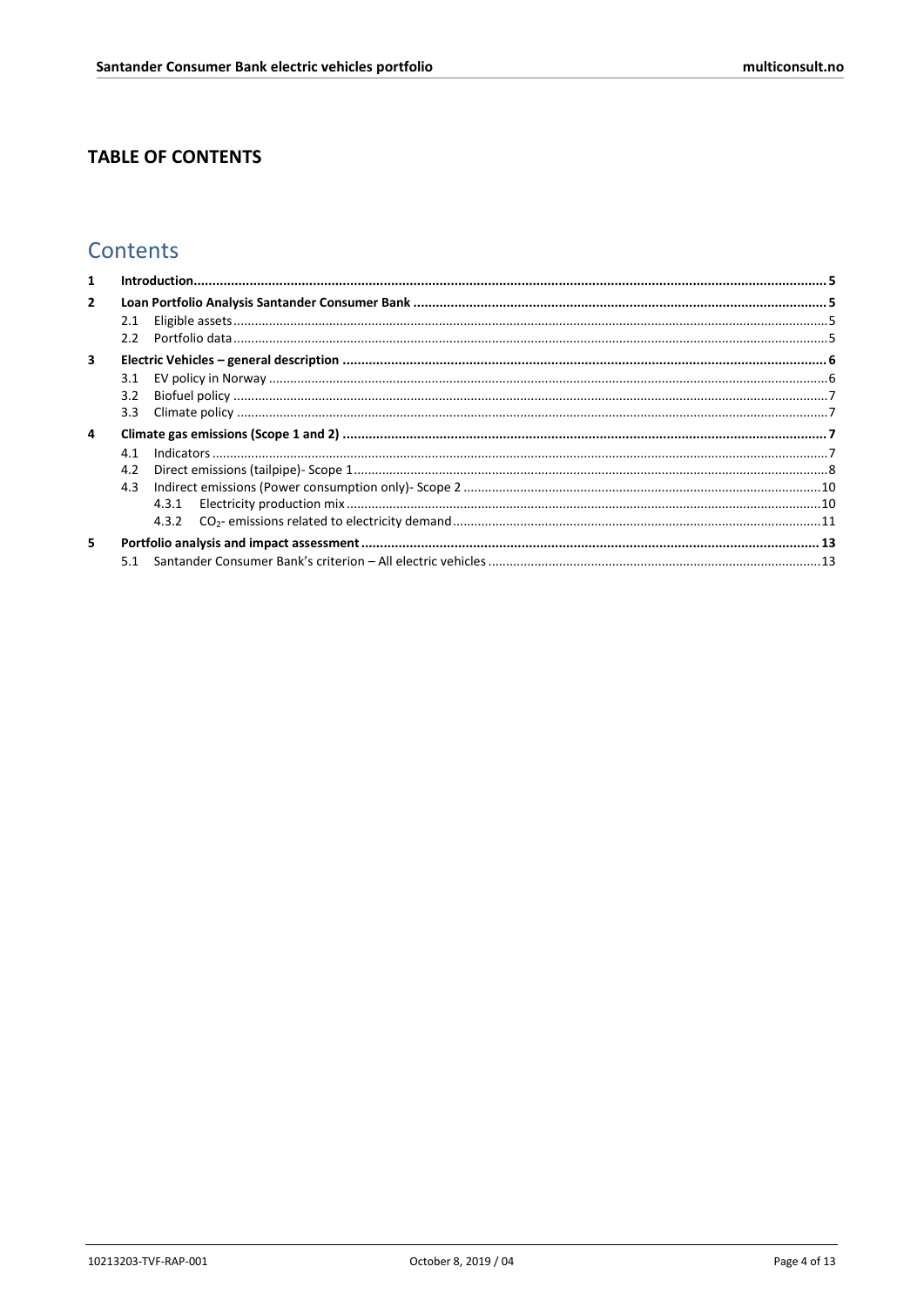#### <span id="page-4-0"></span>**1 Introduction**

On assignment from Santander Consumer Bank, Multiconsult has assessed the impact of electric vehicles in Norway on climate gas emissions. The bank's portfolio is assessed regarding direct emissions (Scope 1) and indirect emissions related to electric power production (Scope 2). A baseline is established as the emission of the average car of the total new cars introduced to the marked, EV's excluded.

#### <span id="page-4-1"></span>**2 Loan Portfolio Analysis Santander Consumer Bank**

The Green loan portfolio of Santander Consumer Bank consists of electric vehicles that meet the eligibility criteria as formulated below.

#### <span id="page-4-2"></span>**2.1 Eligible assets**

The eligibility criteria is formulated in line with Climate Bonds Initiative (CBI) criteria<sup>1</sup> and proposed criteria in the EU Taxonomy<sup>2</sup>.

The vehicles in the examined portfolio are relevant for CBI's Low Carbon Land Transport eligibility criteria, Criterion 1.

*Eligibility criterion: Vehicles propelled by fully electric engines. Automatically eligible Light Duty and Heavy Goods Vehicles: electric and fuel cell vehicles*

#### <span id="page-4-3"></span>**2.2 Portfolio data**

The bank has provided essential data on number of electric vehicles in the portfolio and portfolio volume including type of engine, fuel and vehicle category. All vehicles are registered in Norway. Multiconsult has investigated Santander Consumer Bank's portfolio and can confirm that it in July 2019 includes 25,787 electric cars.

**<sup>.</sup>** <sup>1</sup> <https://www.climatebonds.net/standard/transport>

 $\frac{3}{2}$  The financing and / or refinancing of electric powertrain vehicles loans is contemplated by the EU Technical Expert Group's June 2019 Taxonomy Technical Report. [https://ec.europa.eu/info/files/190618-sustainable-finance-teg-report-taxonomy\\_en](https://ec.europa.eu/info/files/190618-sustainable-finance-teg-report-taxonomy_en)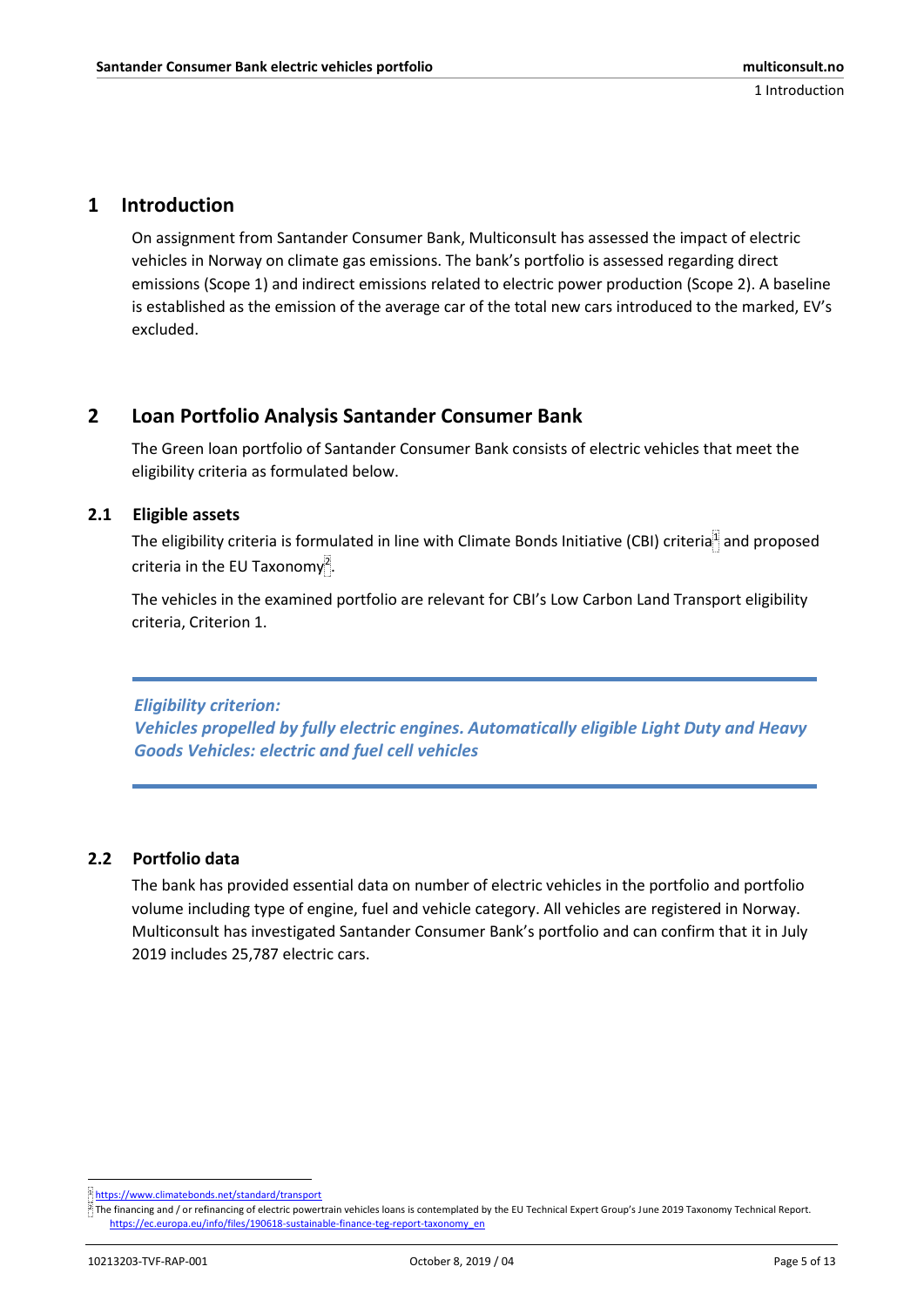#### <span id="page-5-0"></span>**3 Electric Vehicles – general description**

Personal mobility in Norway is high, among the highest in Europe, with privately owned passenger cars taking the lion share of the passenger transportation work. [Figure 1](#page-5-2) show the nature of passenger transport in Norway compared to other selected countries.

Historical figures of how far the average private car is driven annually, shows a falling slope from 2007, when the personal car peaked and was on average driven 13,916 km. In 2018 the average personal car was driven 12,140 km $^3$ .



<span id="page-5-2"></span>

In 2018 the average age of private cars scrapped for refund was 18 years old $5$ . The history of modern EV's is short and there is yet no evidence for the lifetime of EV's being different from other cars. In this analysis we assume the same lifetime independent of fuel and that it will stay 18 years.

#### <span id="page-5-1"></span>**3.1 EV policy in Norway**

The number of EVs on Norwegian roads rose in 2019 above 200 000. In July 2019, 44, 3 %<sup>6</sup> of all new registered personal cars were zero emission cars (including a small number of fuel cell vehicles).

A broad consensus around gradually expanding the Norwegian EV-politics has been sustained in parliament. The Norwegian EV policy, one of the world's most ambitious EV policies have been made effective by the tax exemption on VAT and tax exemption on the high registration tax, in addition to a series of benefits like free fares on the many toll roads, car ferries, free parking and free charging in cities.

1

<sup>3</sup> [SSB 12578: Kjørelengder , eter kjøreøyype, drivstoffype, alder, staisikkvariabel og år,](https://www.ssb.no/statbank/table/12578/tableViewLayout1/) 2019

<https://www.ssb.no/transport-og-reiseliv/artikler-og-publikasjoner/koyrer-nest-mest-i-europa>

<sup>5</sup> <https://www.ssb.no/en/statbank/table/05522>

<sup>6</sup> [CO2-utslippet,](https://ofv.no/CO2-utslippet/co2-utslippet) OFV, 2019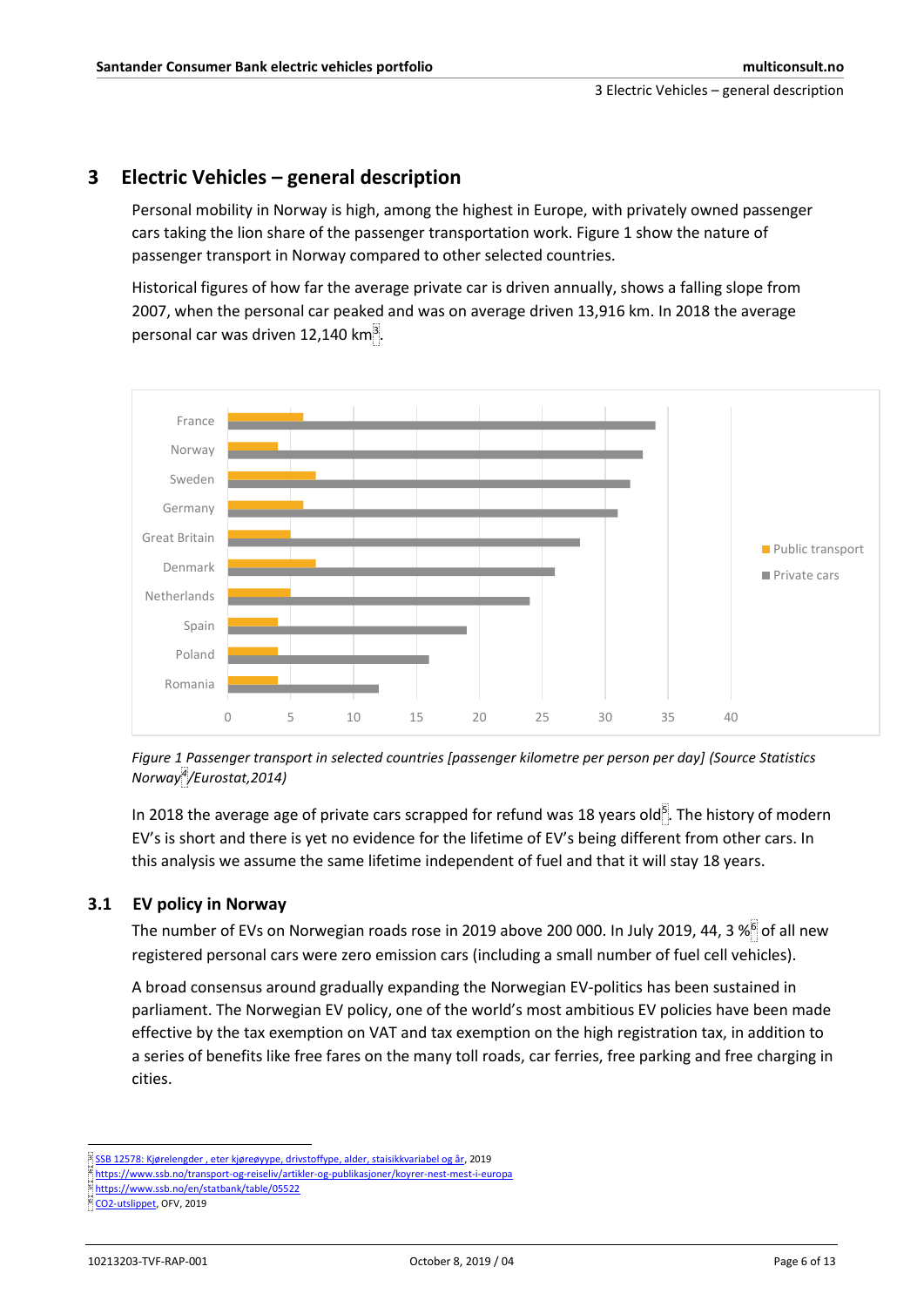The tax exemption has been prolonged to 2021 in the current government platform $\vec{v}$ , so far without a new policy in place. Many of the other benefits have been reduced and EVs are currently paying up to a maximum, by law, of 50 % for parking, toll roads and ferries.

The Norwegian Parliament have unanimously adopted a target of 100 % EV-sales from 2025.

#### <span id="page-6-0"></span>**3.2 Biofuel policy**

Norway has an ambitious biofuel policy in order to reduce  $CO_2$ -emissions. Regulation<sup>8</sup> was introduced in 2008 to oblige all petrol retailers to sell a volume of at least 2 % biofuels of their total sales of ordinary petroleum products. For 2019 the regulation states a total of 12 % biofuels, escalating to 20 % in 2020. Advanced biofuels counts double against this target and 4 % of the biofuels is set to be advanced biofuels in 2020. The government platform points in the unambiguous direction of an increasing share of advanced biofuels.

#### <span id="page-6-1"></span>**3.3 Climate policy**

Norway recently passed a bill to join the EU's mechanisms for climate emission reduction in non- ETS sectors, and has in the government platform<sup>9</sup>, Europe's most ambitious targets of reducing climate emissions in non-ETS-sectors by 45% by 2030 compared to 2005 levels.

#### <span id="page-6-2"></span>**4 Climate gas emissions (Scope 1 and 2)**

Categorizing the emissions we have chosen to use the CBI guidelines for the Scope 1, Scope 2 and Scope 3 emission calculations. CBI's Low Carbon Transport Background Paper to Eligibility Criteria<sup>10</sup> underlines the focus on tailpipe emissions because of their dominance, the need to send strong signals to vehicle purchasers and the need to promote technologies and infrastructure that have the potential to radically shift emissions trajectories and avoid fossil fuel lock-in. We do however include indirect emissions related to power production.

#### <span id="page-6-3"></span>**4.1 Indicators**

In this analysis we a using two relevant climate gas emission indicators for vehicles:

- Emissions per kilometre [gCO2/km]
- Emissions per passenger kilometre  $[gCO<sub>2</sub>/pkm]$

The car fleet composition and emissions from the types of cars is used to calculate the emissions per kilometre.

A passenger-kilometre, abbreviated as pkm, is the unit of measurement representing the transport of one passenger over one kilometre. Passenger kilometers are found by multiplying the number of passengers by the corresponding number of kilometers traveled.

Statistics Norway's method for calculating indicators for emissions per passenger kilometre utilizes a vehicle occupancy of 1.7 persons in private cars $11$ . The same factor is adopted in this analysis.

1

<sup>7</sup> [Granavolden-plattformen,](https://www.regjeringen.no/no/dokumenter/politisk-plattform/id2626036/) 2019

<sup>8</sup> [Produktforskriften kapittel 3: Omsetningskrav for biodrivsoff og børekrafskrierier for biodrivsoff](https://lovdata.no/dokument/SF/forskrift/2004-06-01-922/KAPITTEL_4#KAPITTEL_4) og flytende biobrensel, Lovdata, 2019

<sup>9</sup> [Granavolden-plattformen,](https://www.regjeringen.no/no/dokumenter/politisk-plattform/id2626036/) 2019

<sup>10</sup> <https://www.climatebonds.net/files/files/Low%20Carbon%20Transport%20Background%20Paper%20Feb%202017.pdf> page 10

<https://www.ssb.no/transport-og-reiseliv/artikler-og-publikasjoner/mindre-utslipp-per-kjorte-kilometer>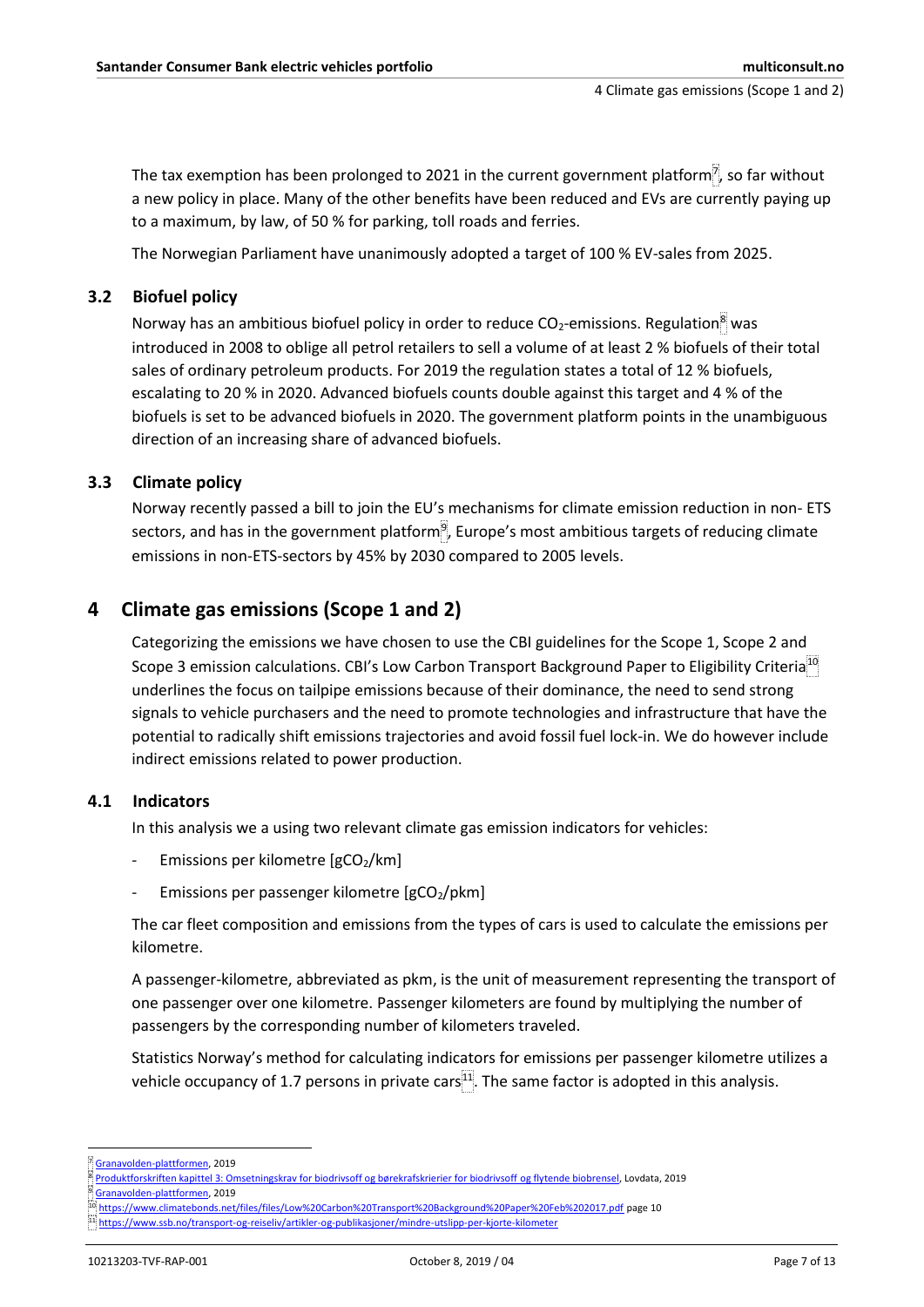#### <span id="page-7-0"></span>**4.2 Direct emissions (tailpipe)- Scope 1**

Under scope 1 of the "Low Carbon Land Transport [and the Climate Bonds Standard](https://www.climatebonds.net/files/files/Low%20Carbon%20Transport%20Background%20Paper%20Feb%202017.pdf) (Version 1.0)" we calculate the "Direct tailpipe  $CO<sub>2</sub>$  emissions from fossil fuels combustion" avoided.

The estimation of the baseline is performed through 4 steps:

- 1. Estimating the gross  $CO<sub>2</sub>$ -emission per km (c) from the average car that is being substituted by the zero emission car.
- 2. Multiplied by the number of km (d) the car is estimated to travel.
- 3. Multiplied by the number (n) of cars substituting fossil cars in the portfolio.

This can be described in the following equation:

$$
E_{baseline} = C_{weighted \ average} * d_y * n_{total} = E_{avoided}
$$
 (1)

All EVs and fuel cell vehicles are considered eligible with zero tailpipe emissions. So for scope 1 calculations, the emissions from these vehicles are set to zero, and the baseline will amount to the total avoided emissions.

Emission data are retrieved from recognized test methods and not actual registrations of emissions in Norwegian climate. Test methods have lately been improved to better reflect actual emissions but are still likely to underestimate the emissions $^{12}$ .

Biofuels are already to some degree mixed with fossil fuels in Norway, and in the lifetime of the vehicles the influence of biofuel will increase. This will result in some adjustment to the direct emissions. There are however major uncertainties related to the future share of advanced biofuels that do not replace feedstock and the related CO<sub>2</sub>-emissions. In these calculations the effect of biofuels on direct emissions are not included.

To estimate the annual emissions avoided by the eligible assets, projections are made for direct tailpipe CO<sub>2</sub> emissions from fossil fuels combustion in the national car fleet. These projections are linear, and since the average lifetime of private cars is 18 years, the baseline emission is set at the year 2027, half way into new cars lifetime (the bank's portfolio include cars from 2017 to 2019).

We chose 9 years from year 0 as the best approximation year and set 2018 as the best approximation for year 0 based on the portfolio.

1. To estimate the weighted average of emissions per fossil car ( $C_{weighted\ average}$ ) we use the average annual emission from new car models from 2017, 2018, 2019 $^{13}$ . To reflect the age dispersion of the cars in the portfolio, a weighted average is calculated based on the number and age of zero emission cars in the portfolio.

Cwheigted average =  $101$  g  $CO<sub>2</sub>/km$ 

**.** 

<sup>12</sup> <https://www.vegvesen.no/fag/fokusomrader/miljo+og+omgivelser/klima>

<sup>13</sup> https://ofv.no/CO2-utslippet/co2-utslippet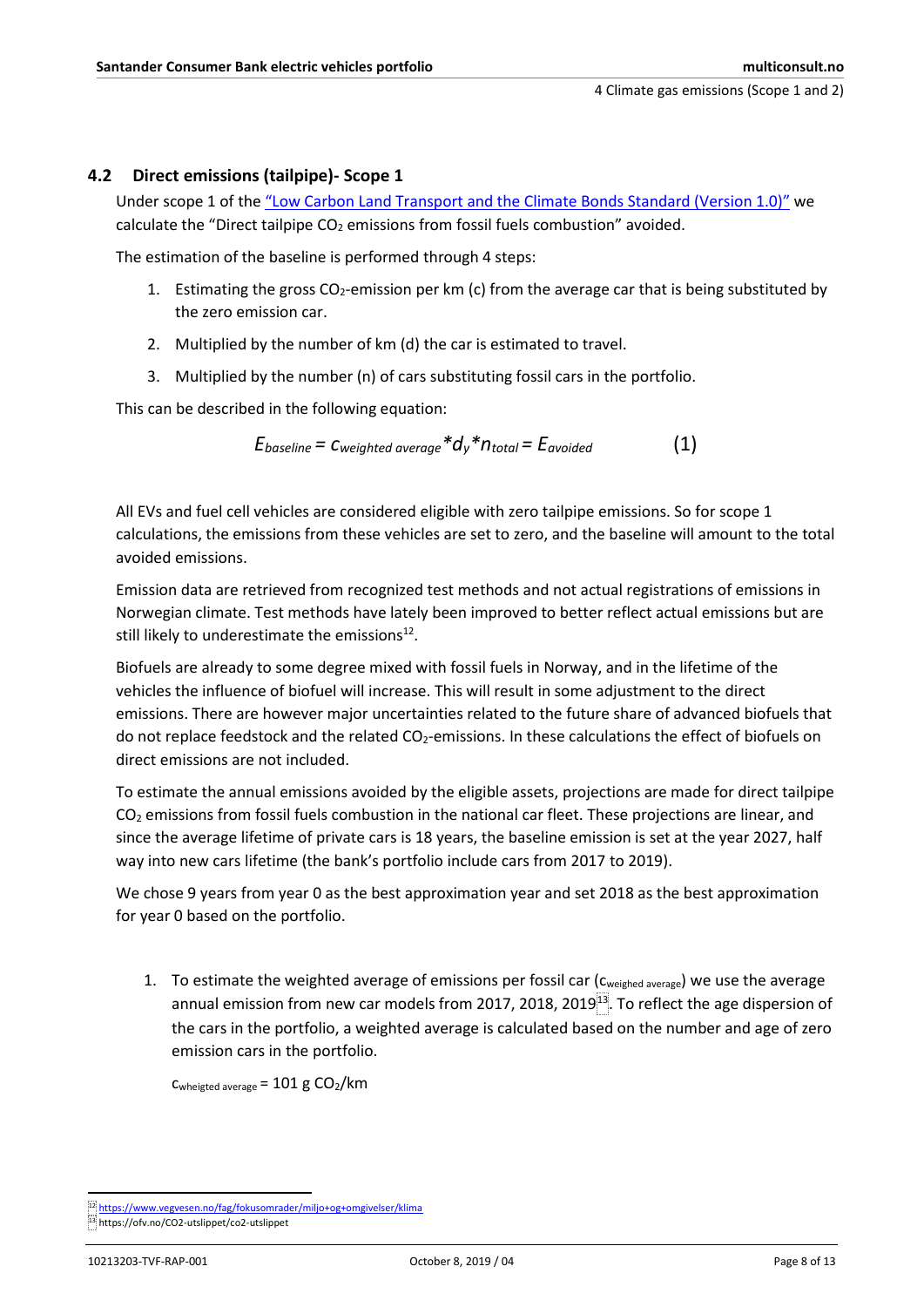2. To estimate the distance traveled by the average car  $(d_{2027})$  we assume that EVs in 2027 will travel as far as the average car. [Figure 2](#page-8-0) illustrates the distance traveled yearly by relatively new vehicles dependent on type of car.



<span id="page-8-0"></span>*Figure 2 Average road traffic volumes per vehicle age 0-4 years old in 2018 [km] (Source: Statistics Norway<sup>14</sup>)*

Traffic volumes per car is declining and we use linear regression on publicly available dataset  $(d_{2005}-d_{2018})$  and extrapolate until 2027.

We estimate the distance traveled by the average car to:  $d_{2027}$  = 10,975 km/yr

Based on calculated gross tailpipe  $CO<sub>2</sub>$ -emissions for the average car, fossil fuel content in petrol/diesel pumped in 2027 and the traveled distance for the average car the same year, table 1 present the calculated emission factors and  $CO<sub>2</sub>$ -emissions in a year for the same car.

|                            | Direct emissions fossil car-<br><b>Baseline 2027</b> | <b>Direct emissions EV</b> |
|----------------------------|------------------------------------------------------|----------------------------|
| Emissions per passenger km | $60$ gCO <sub>2</sub> /pkm                           | $0$ gCO <sub>2</sub> /pkm  |
| Emissions per km           | $101$ gCO <sub>2</sub> /km                           | 0 $gCO2/km$                |
| Emissions per car and year | 1108 kgCO <sub>2</sub>                               | $0 \; \text{kgCO}_2$       |

*Table 1 Greenhouse gas emission factors (CO2- equivalents), direct emissions in the year 2027<sup>15</sup>*

**<sup>.</sup>** <sup>14</sup> <https://www.ssb.no/en/statbank/table/12575/>

<sup>15</sup> Calculations have been rounded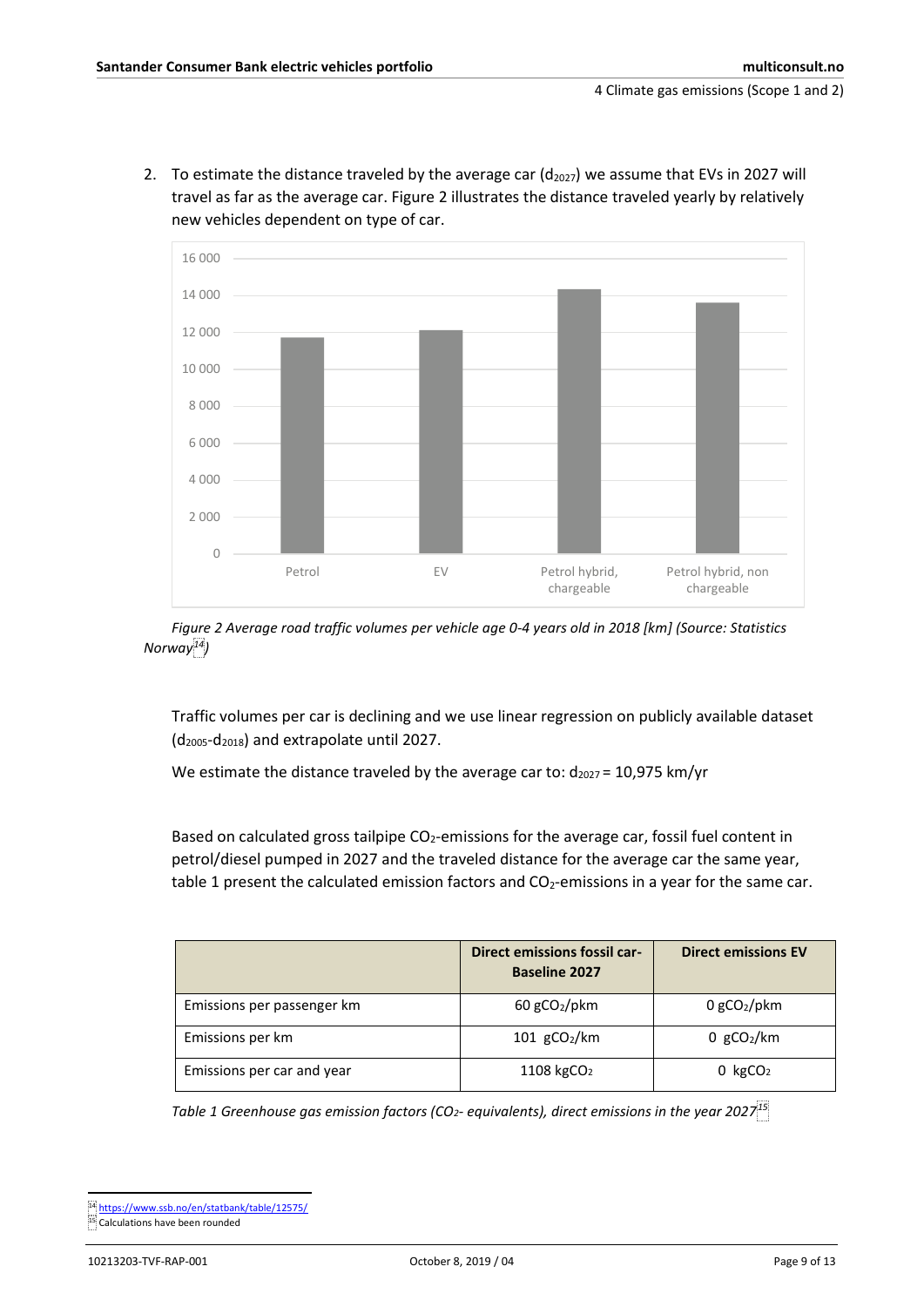#### <span id="page-9-0"></span>**4.3 Indirect emissions (Power consumption only)- Scope 2**

#### <span id="page-9-1"></span>*4.3.1 Electricity production mix*

In 2018, the Norwegian power production was 98 % renewable (NVE $^{16}$ ). As shown in figure 3, the Norwegian production mix in 2018 (95 % hydropower) results in emissions of 11 gCO<sub>2</sub>/kWh. The production mix is also included in the figure for other selected European states for illustration.



*Figure 3 National electricity production mix in some relevant countries (European Residual Mixes 2018, Association of Issuing Bodies<sup>17</sup>)*

**.** 

<sup>16</sup> https://www.nve.no/reguleringsmyndigheten-for-energi-rme-marked-og-monopol/varedeklarasjon/nasjonal-varedeklarasjon-2017/ <sup>17</sup> https://www.aib-net.org/facts/european-residual-mix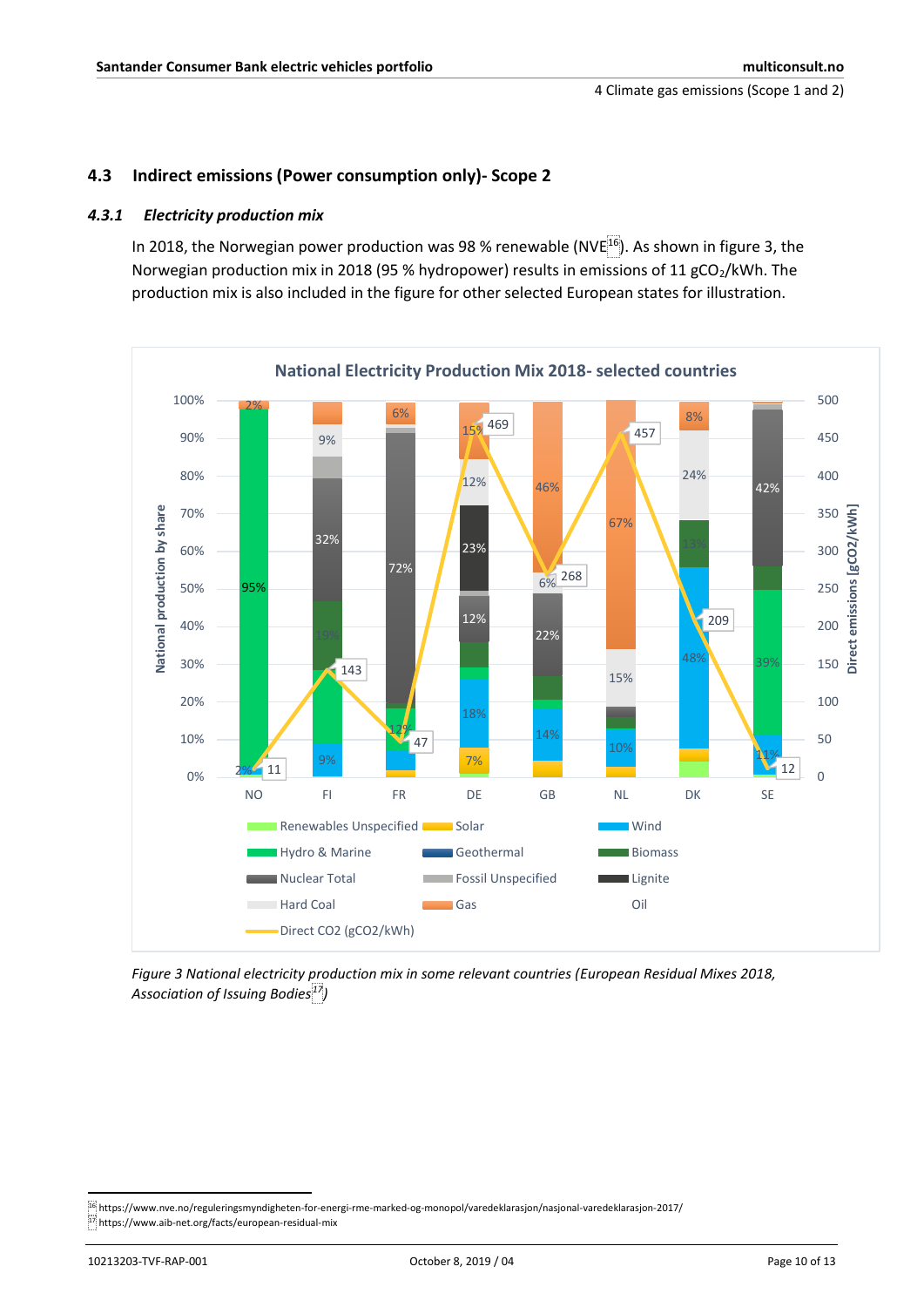#### <span id="page-10-0"></span>*4.3.2 CO2- emissions related to electricity demand*

Power is traded internationally in an ever more interconnected European electricity grid. For impact calculations of all power consumption, and even electrification of transportation, the regional or European production mix is more relevant than national production.

[Figure 4](#page-10-1) illustrates the emission trajectory used as basis for scope 2 emission calculations for EV's. The direct emissions in power production in Europe (EU28+Norway) is expected to be dramatically reduced the coming decades. Due to urgency the trajectory takes into consideration the 1.5 °C scenario and a substantial reduction of emissions in the power sector that will have close to zero emissions in 2040. This is in line with the EU's ambitious decarbonisation of the power sector<sup>12</sup>.



<span id="page-10-1"></span>*Figure 4 Direct GWP in European electricity production mix, trajectory from 2018 to a zero target in 2040 (EU<sup>18</sup> , Multiconsult, European Residual Mixes 2018, Association of Issuing Bodies<sup>19</sup>)*

Private cars have a life expectancy of 18 years in Norway. This is based on the average age of cars delivered to destruction<sup>20</sup>. The bank's portfolio includes new cars from 2017, 2018 and 2019 with rather even distribution, and the average car is here assumed to end its life in 2036.

The GHG emission intensity baseline for power production may be calculated with different system boundaries. The table below illustrates the  $CO<sub>2</sub> -$  factor for both the European production mix and the Norwegian production mix.

<sup>1</sup> <sup>18</sup> http://www.europarl.europa.eu/RegData/etudes/BRIE/2019/631047/IPOL\_BRI(2019)631047\_EN.pdf

<sup>19</sup> https://www.aib-net.org/facts/european-residual-mix

<sup>20</sup> https://www.ssb.no/en/statbank/table/05522/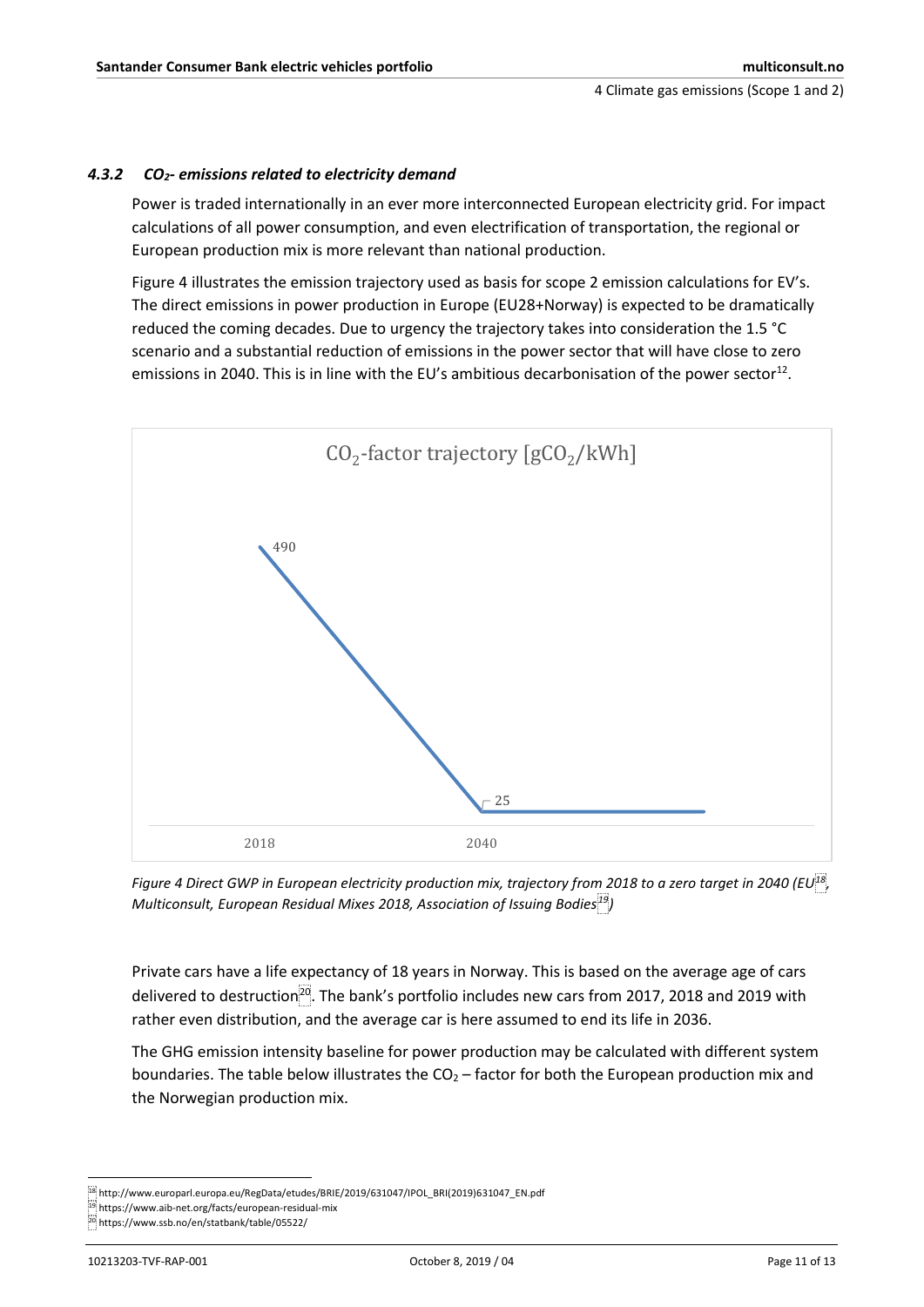| <b>Scenario</b>                                    | $CO2$ - factor (g/kWh) |
|----------------------------------------------------|------------------------|
| European (EU28+ Norway) production mix (year 2027) | 275                    |
| Norwegian consumption mix                          |                        |

*Table 2 Electricity consumption greenhouse gas factors (CO2- equivalents) for two scenarios*

The following calculations apply the European mix in table 2. This is in line with Nordic Public Sector Issuers: Position Paper on Green Bonds Impact Reporting (January 2019)<sup>21</sup>. 275 gCO<sub>2</sub>/kWh constitute the GHG emission intensity baseline for power production in the life time of a 2018 model private car.

The energy consumption of EV's is very much dependent on size and outdoor temperature. There is not sufficient available data to ensure an accurate estimation of energy consumption for the average EV. In these calculations we are using the average for all currently available EV models in Electrical Vehicle Database<sup>22</sup>, 17.5 kWh/100km. In table 3 emission factors are presented in both emissions per kilometre and per passenger kilometre.

|                                                                         | Indirect emissions fossil<br>$car*$ | <b>Indirect emissions EV-</b><br>2027 |
|-------------------------------------------------------------------------|-------------------------------------|---------------------------------------|
| Emissions per passenger km, indirect emissions<br>from power production | $0$ gCO <sub>2</sub> /pkm           | $28$ gCO <sub>2</sub> /pkm            |
| Emissions per km, indirect emissions from power<br>production           | $0$ gCO <sub>2</sub> /km            | 48 $gCO2/km$                          |

*Table 3 Electricity consumption greenhouse gas factors (CO2- equivalents)*

\*Note that there are indirect emissions related fossil fuel as well but that are scope 3 emissions and not included in this analysis.

**.** 

 $^{[21]}$ https://www.kommunalbanken.no/media/545579/npsi\_position\_paper\_2019\_final.pdf

<sup>22</sup> <https://ev-database.org/cheatsheet/energy-consumption-electric-car>